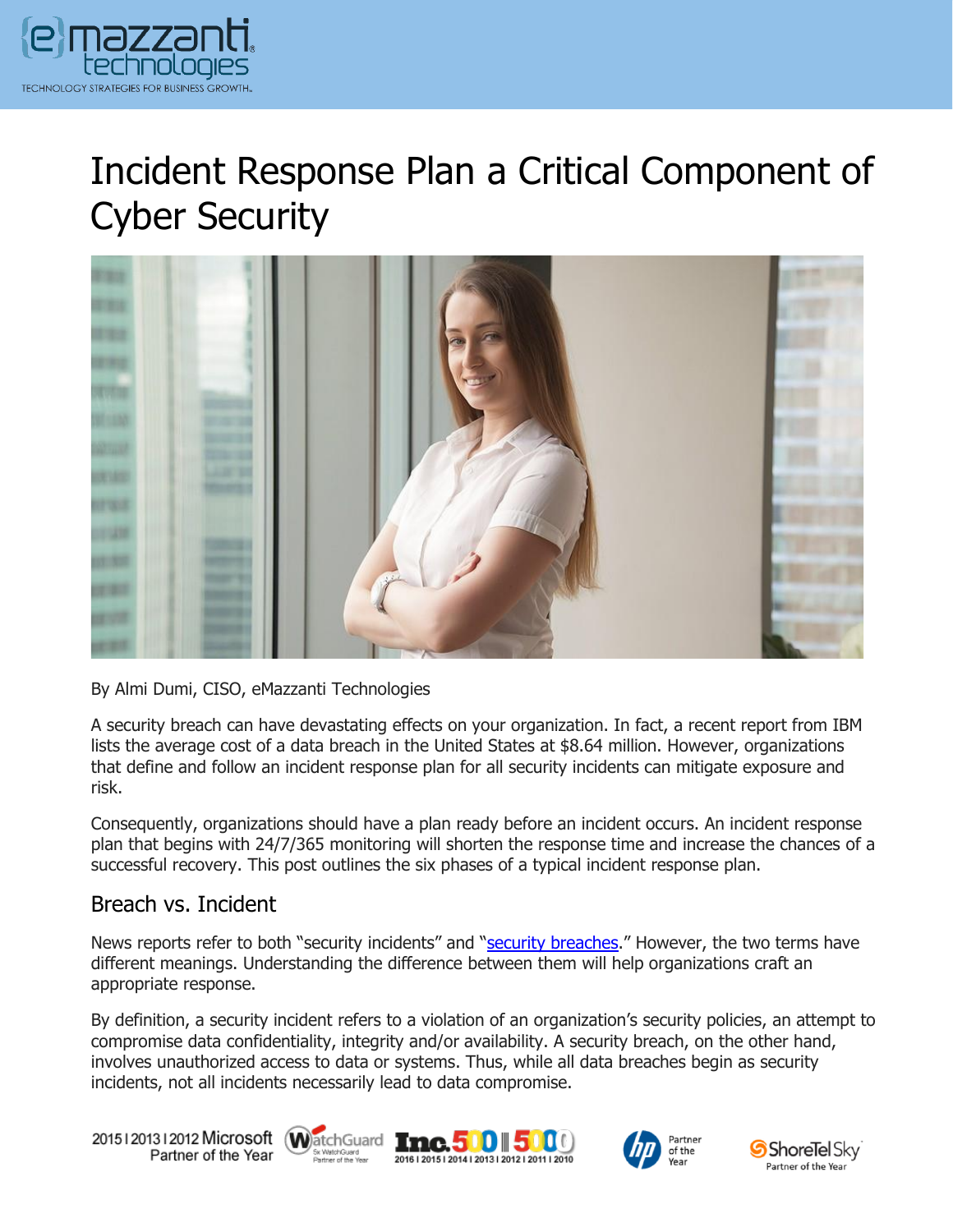For example, the presence of malware in the system constitutes a security incident. But the presence of malware alone does not constitute a security breach. If the response team acts quickly to contain the malware, they can keep outside actors from gaining unauthorized access to data.



## 1. Preparation

Phase one of the incident response plan involves identifying the incident response team members, defining their roles, and equipping them for the task. When organizations identify response team members and responsibilities ahead of time, they can jump into action quickly.

As soon as an incident occurs, confirm contact information for each incident response team member. Assign specific tasks to each person and determine the role of executive management. Determine if legal counsel and insurance representatives need to be notified and with what frequency. Then make sure team members have the services, tools, and resources they need.

## 2. Identification

With the team assembled, assess the incident to determine its scope. Identify the systems involved and determine the extent of the damage. Be certain to preserve evidence to allow for forensic analysis. In addition, identify any regulatory requirements that may involve legal action. For instance, some regulations include notification clauses.

## 3. Containment

Once you have identified the nature of the incident, move quickly to minimize exposure and contain the spread of infection. Isolate the incident by disconnecting infected assets. Then implement security measures to strengthen your security posture. These could include an organization-wide mandatory password change, MFA and revised security policies.